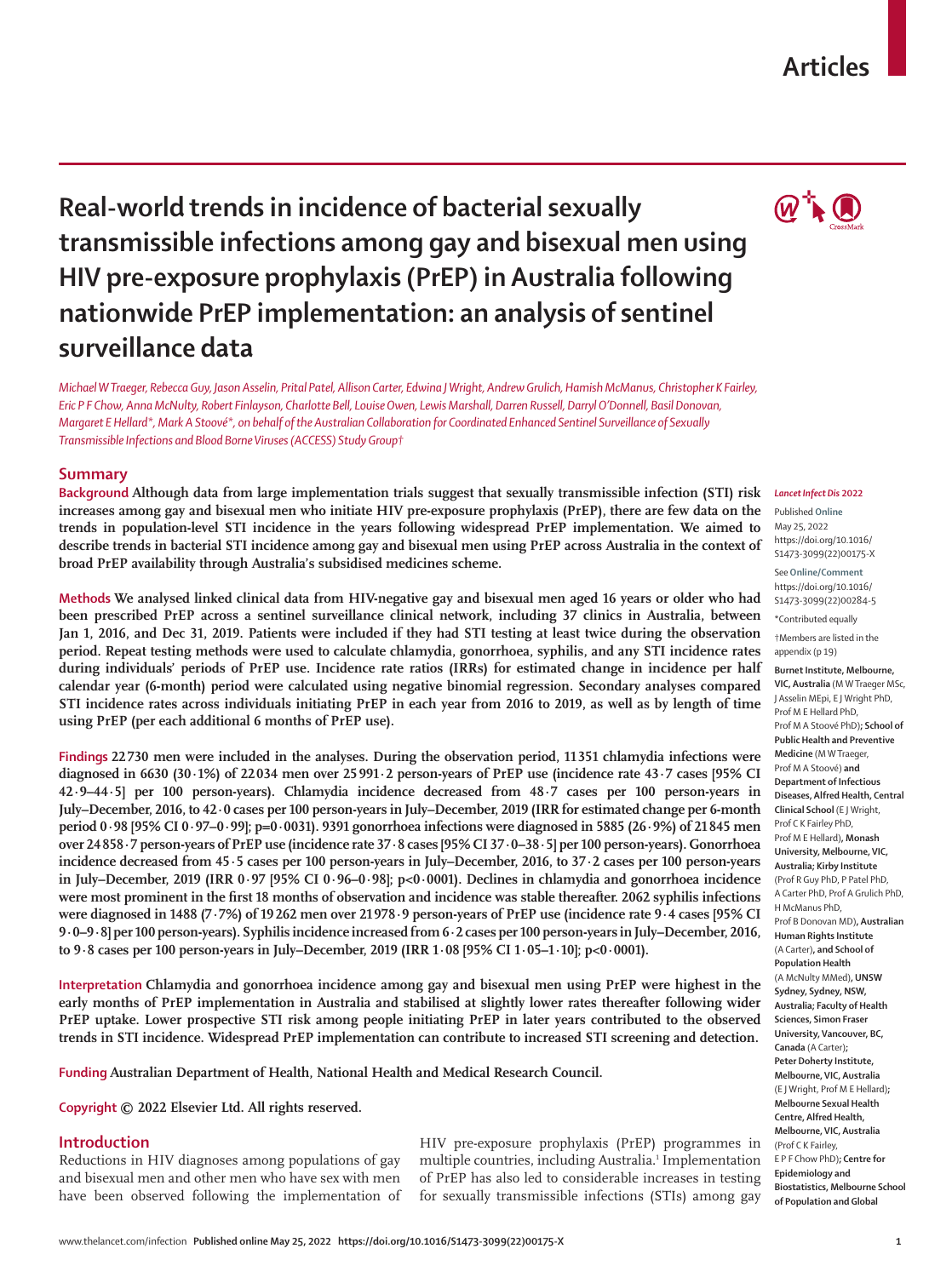**Health, University of Melbourne, Melbourne, VIC, Australia** (E P F Chow)**; Sydney Sexual Health Centre, Sydney, NSW, Australia** (A McNulty, Prof B Donovan)**; Taylor Square Private Clinic, Sydney, NSW, Australia** (R Finlayson MBBS)**; Adelaide Sexual Health Centre, Adelaide, SA, Australia**  (C Bell MBBS)**; Tasmanian Sexual Health Service, Hobart, TAS, Australia** (L Owen MBBS)**; Sexual Health Service, Fremantle Hospital, Fremantle, WA, Australia**  (L Marshall MBBS)**; University of Notre Dame Australia, Fremantle, WA, Australia**  (L Marshall)**; University of Western Australia, Perth, WA, Australia** (L Marshall)**; Cairns Sexual Health Centre, Cairns, QLD, Australia** (D Russell MBBS)**; James Cook University, Cairns, QLD, Australia** (D Russell)**; Australian Federation of AIDS Organisations, Sydney, NSW, Australia** (D O'Donnell MRes)

Correspondence to: Mr Michael W Traeger, Burnet Institute, Melbourne, VIC 3004, Australia **michael.traeger@burnet.edu.au**

See **Online** for appendix

#### **Research in context**

# **Evidence before this study**

We searched PubMed for studies published in English between Jan 1, 2010, and June 30, 2021, using the terms "pre-exposure prophylaxis", "men who have sex with men", "gay and bisexual men", and "sexually transmitted infections". Multiple meta-analyses of clinical trials and cohort studies reported that gay and bisexual men using HIV pre-exposure prophylaxis (PrEP) had high incidences of bacterial sexually transmissible infections (STIs), and some large cohort studies reported increases in incidence of bacterial STIs among gay and bisexual men after PrEP initiation. However, most studies have been linked to implementation and demonstration projects, which generally reflect early periods of PrEP implementation, and few studies have reported population-level trends in bacterial STI incidence associated with high population-based uptake of PrEP. Furthermore, most studies have reported trends in STI positivity rather than incidence. Multiple mathematical modelling studies, which have relied on parameters generated from these early demonstration studies, have projected the effect of widespread PrEP uptake and subsequent increases in STI testing on population-level STI incidence, with varying conclusions. At the time of this study, no empirical data were available on real-world trends in STI incidence over long periods of PrEP use and in the context of widespread country-level access to PrEP, at both the individual and population levels.

# **Added value of this study**

To our knowledge, this study includes the largest cohort of gay and bisexual men using PrEP with the largest total person-years of follow-up from which STI incidence rate estimates and trends have been reported internationally. We analysed linked data from the Australian Collaboration for Coordinated Enhanced Sentinel Surveillance of Sexually Transmissible

Infections and Blood Borne Viruses (ACCESS) system—a large, national network of sentinel clinics that monitor Australia's response to blood-borne viruses and STIs. The automated extraction of clinical data through the ACCESS system enabled the capture of data showing trends in clinical outcomes in the context of widespread availability of highly governmentsubsidised PrEP in Australia. We estimate that the ACCESS clinical network captures 70% of gay and bisexual men who have received government-subsidised PrEP in Australia through 2019. In our analysis, 22 730 men were prescribed PrEP and were observed between Jan 1, 2016, and Dec 31, 2019; outcome-specific analyses captured between 21978 and 25991 person-years of PrEP use. During the observation period, 44% of men who had been prescribed PrEP were diagnosed with any STI. We observed moderate declines in populationlevel incidence of chlamydia and gonorrhoea in the first 18 months of PrEP implementation as PrEP was scaled up rapidly, followed by a stabilisation in incidence thereafter. Incidence of syphilis increased across the observation period.

## **Implications of all the available evidence**

Our analysis shows that, in the context of highly subsidised and broad access to PrEP in Australia, STI testing rates were high among gay and bisexual men who had been prescribed PrEP, and chlamydia and gonorrhoea incidence stabilised in this population in the years following widespread PrEP uptake. These data represent real-world, population-level incidence estimates of bacterial STIs following high and prolonged uptake of PrEP among gay and bisexual men, and reinforce that gay and bisexual men using PrEP are a priority population for bacterial STIs. These data suggest that concerns around exponentially increasing rates of STI transmission following wide-scale PrEP implementation have not materialised in Australia.

and bisexual men, because PrEP prescribing guidelines recommend comprehensive screening for STIs at PrEP prescribing visits. Guidelines generally recommend either 3-monthly or 6-monthly screening on the basis of people receiving PrEP having a high baseline risk for STIs and an increased likelihood of condomless sex.<sup>2</sup>

In Australia, PrEP was initially made available through large implementation studies, which collectively enrolled more than 20000 participants from early 2016, most notably in the states of Victoria and New South Wales,<sup>3</sup> where an estimated 67% of Australia's population of gay and bisexual men reside.4 Data from a large, linked sentinel surveillance system allowed for the direct measurement of STI incidence among participants in these implementation studies. A previous analysis of gay and bisexual men enrolled in the PrEPX study in Victoria found that, after controlling for increases in rates of testing, STI incidence increased by 21% (95% CI 6–39) following PrEP initiation compared with the incidence 12 months before PrEP initiation. A relatively small

proportion of men using PrEP, who had repeat infections, accounted for more than three-quarters of the burden of STI diagnoses.<sup>5</sup> Another analysis of gay and bisexual men enrolled in the EPIC-NSW study in New South Wales found similarly high rates of STI incidence during PrEP use, but found some attenuation in the already increasing trends in incidence of some STIs observed before the implementation of PrEP.<sup>3</sup>

These previous studies aimed to measure the effect of PrEP implementation on STI transmission among populations of gay and bisexual men, but interpreting the contribution of various factors, including changing testing rates, behavioural changes, and potential changes in sexual networks following PrEP implementation, is complex. Furthermore, uptake of PrEP and other biomedical prevention strategies, such as treatment as prevention, are occurring in the context of pre-existing increasing trends in STI notifications. As previous studies have only explored STI incidence in the initial periods of PrEP implementation, analysis of long-term, population-level surveillance data on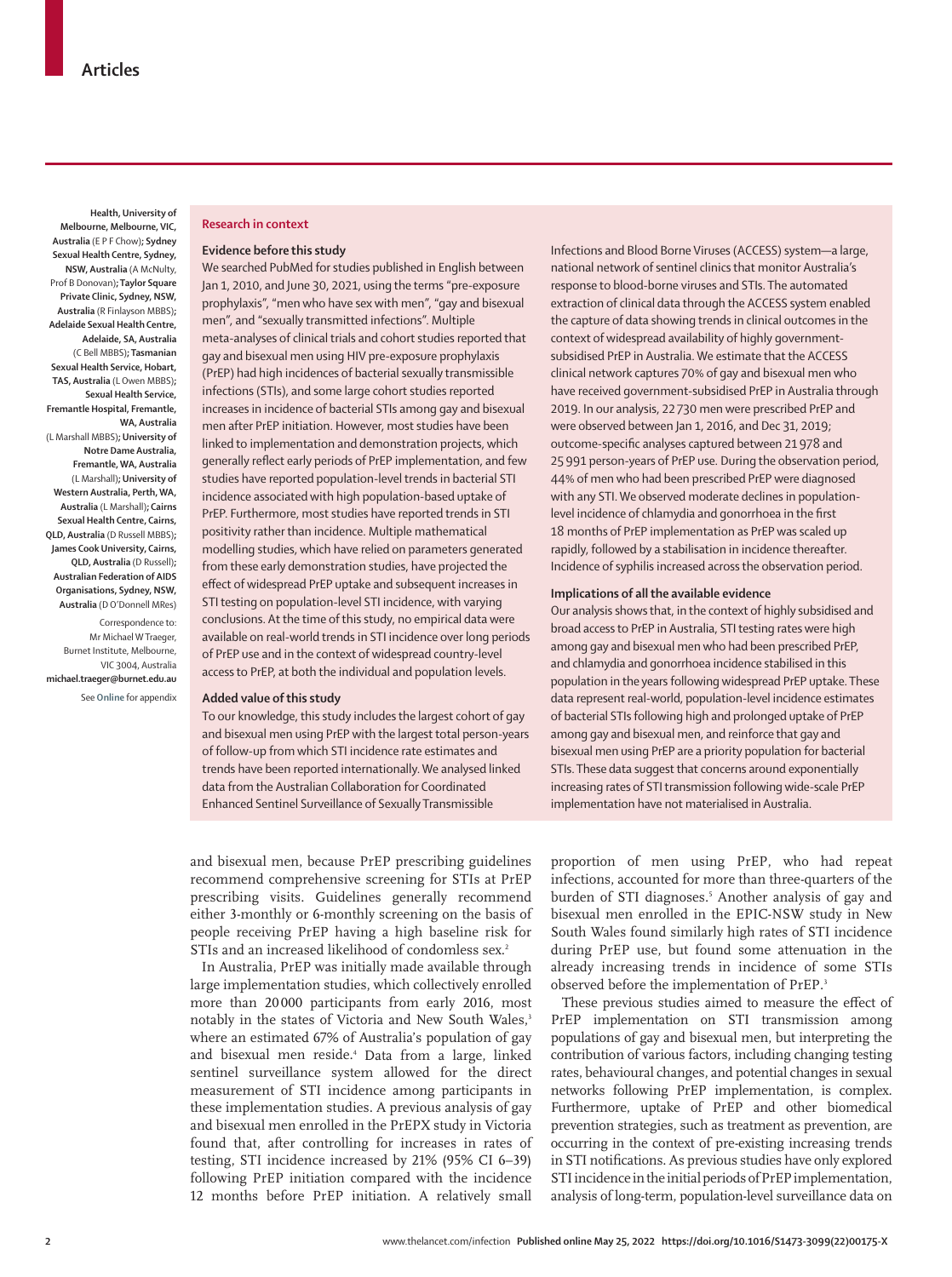new syphilis cases through increased STI testing.<sup>8</sup> Increasing notifications of STIs among gay and bisexual men in Australia and internationally, especially

STI incidence outside of implementation and demonstration projects might help explain how PrEP uptake and the associated increase in STI testing is influencing trends

PrEP was made widely available through primary care in Australia in April, 2018, at a highly subsidised price, via the Pharmaceutical Benefits Scheme, to be prescribed at visits once every 3 months alongside comprehensive HIV and STI testing. Previous modelling studies on the effect of high rates of STI screening with PrEP use on population-level gonorrhoea and chlamydia incidence among gay and bisexual men have shown varied findings, $67$  with one study suggesting that 3-monthly STI testing among men using PrEP would not be enough to reduce gonorrhoea prevalence among gay and bisexual men.7 However, an Australian modelling study suggested that increased PrEP coverage might result in declines in

in STI incidence.

in the context of more widespread PrEP use, suggests increasing transmission of STIs. However, notification data are influenced by changes in testing rates and might miss some nuances only captured by incidence trend estimates. Furthermore, PrEP uptake in Australia has been gradual, and the changing composition of the population using PrEP over time, especially between those enrolled in early implementation studies and those who accessed PrEP when it was more widely available, might influence incidence trend estimates.

We aimed to estimate population-level incidence rates of bacterial STIs among gay and bisexual men using PrEP in Australia in the context of broad PrEP availability through large demonstration studies and Australia's subsidised medicines scheme. We also aimed to explore the association between length of time taking PrEP and individual-level STI incidence, how STI risk differs among gay and bisexual men initiating PrEP at different times, and how these factors influence overall trend estimates.

# **Methods**

# **Study design and participants**

We analysed routinely collected surveillance data from a large network of sentinel clinics across Australia. 37 clinics (19 sexual health clinics [including multiclinic and outreach services] and 18 general practice clinics) participating in the Australian Collaboration for Coordinated Enhanced Sentinel Surveillance of Sexually Transmissible Infections and Blood Borne Viruses (ACCESS) system were included in the study. The ACCESS protocol has been previously published.<sup>9</sup> Briefly, retrospective patient data (demographics, pathology reports, and electronic prescriptions) were deidentified and extracted from patient management systems of participating services using the specialised data extraction software suite GHRANITE. Participants' data were

linked within and across services using a highly sensitive linkage algorithm, which utilised probabilistic and deidentifying linkage keys generated from patient identifiers created before data were extracted.<sup>10</sup>

HIV-negative cisgender and transgender gay and bisexual men aged 16 years or older who had attended an ACCESS service and had been prescribed PrEP during the observation period from Jan 1, 2016, to Dec 31, 2019, were eligible for inclusion in the analyses. Patients were included if they had STI testing at least twice during the observation period, as we used repeat testing methods to estimate STI incidence.<sup>11</sup>

Ethics approval was provided by the human research ethics committees at Alfred Hospital (248/17), Central Australia (CA-19-3355), Northern Territory Department of Health and Menzies School of Health (08/47), University of Tasmania (H0016971), Aboriginal Health and Medical Research Council (1099/15), AIDS Council of New South Wales (2015/14), Victorian AIDS Council and Thorne Harbour Health (VAC REP 15/003), Western Australian Aboriginal Health Ethics Committee (885), and St Vincent's Hospital (08/051). As our study analysed deidentified data collected under the auspices of public health surveillance, individual patient consent was not required. Individuals were able to opt out of the surveillance system at will.

# **Procedures**

Data were extracted up to June 30, 2021, to reduce the effects of right-censoring bias on inflating incidence estimates in the final 6 months of the observation period.<sup>12</sup> Our analysis was censored before 2020 because restrictions were implemented following the COVID-19 pandemic that greatly influenced PrEP use and sexual behaviour among Australian gay and bisexual men,13,14 which made it difficult to compare trends during this period.

Individuals' person-time at risk began at the date of their first PrEP prescription if they had an STI test on the same date (or within the previous 7 days), or from their first STI test after PrEP prescription. Individuals contributed person-time until they were censored at their last STI test before data extraction, or Dec 31, 2019, whichever occurred first. Individuals who did not receive another PrEP prescription within 4 months of a previous PrEP prescription were considered to have ceased PrEP use and were censored at 4 months after their last PrEP prescription (4 months was chosen on the basis of the distribution of days between PrEP prescriptions; appendix p 5). These participants were able to be re-entered into the analysis if they received a subsequent PrEP prescription, with person-time recommencing at their subsequent STI test after the prescription.

# **Statistical analysis**

For all STI tests conducted among participants within the observation period, we calculated the median and 90th percentile number of days since the participant's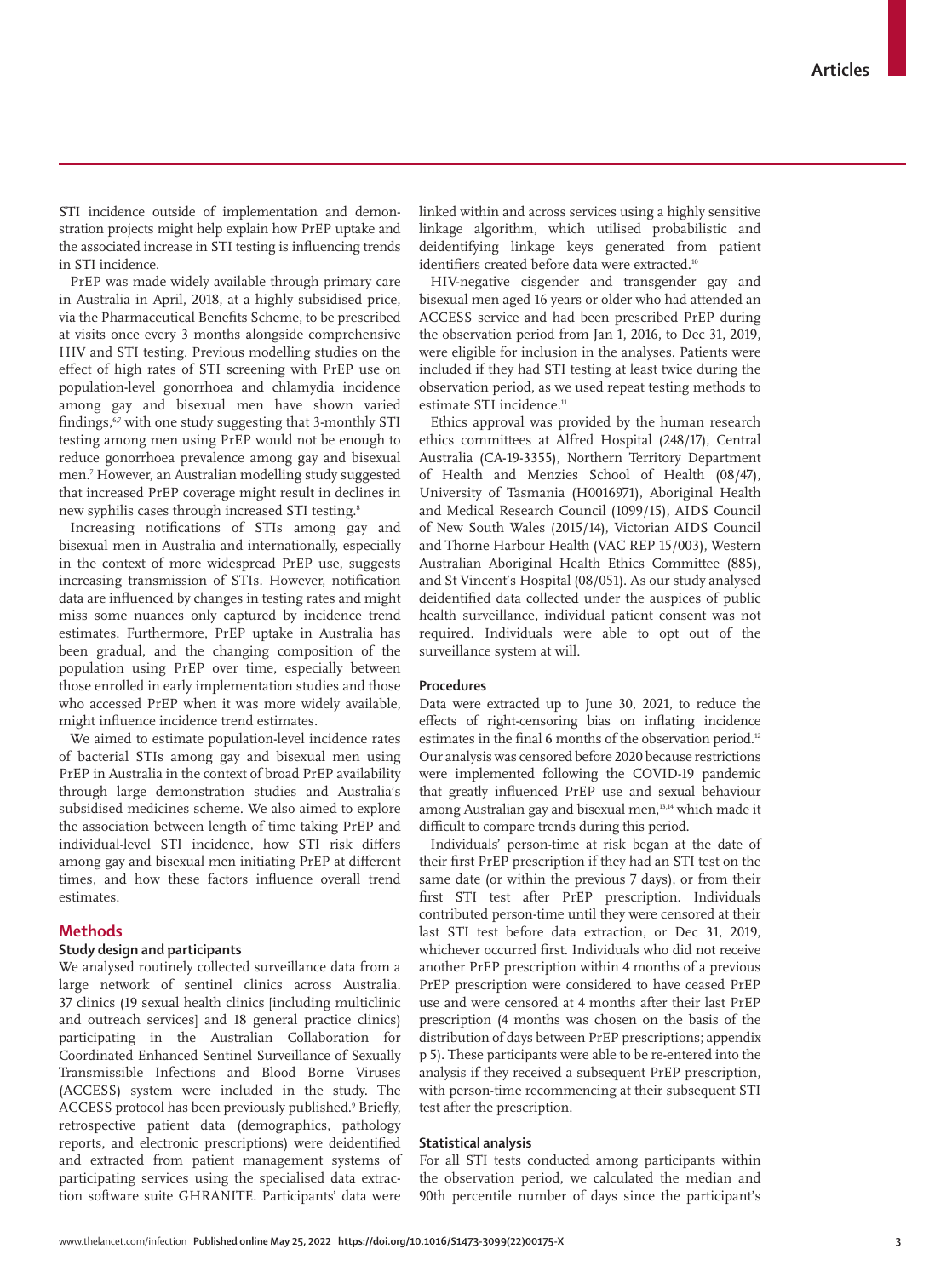|                                                                            | Participants (n=22730) |
|----------------------------------------------------------------------------|------------------------|
| Age at PrEP initiation, years                                              |                        |
| Mean (SD)                                                                  | 36.4(11.0)             |
| Median (IQR)                                                               | $34(28-43)$            |
| $16 - 29$                                                                  | 7155 (31.5%)           |
| $30 - 39$                                                                  | 7923 (34.9%)           |
| $40 - 49$                                                                  | 4494 (19.8%)           |
| $\geq 50$                                                                  | 3158 (13.9%)           |
| <b>Year of PrEP initiation</b>                                             |                        |
| 2016                                                                       | 6494 (28.6%)           |
| 2017                                                                       | 5789 (25.5%)           |
| 2018                                                                       | 6027 (26.5%)           |
| 2019                                                                       | 4420 (19.4%)           |
| Clinic type at PrEP initiation                                             |                        |
| General practice                                                           | 13601 (59.8%)          |
| Sexual health clinic                                                       | 9129 (40.2%)           |
| Clinic state at PrFP initiation                                            |                        |
| New South Wales                                                            | 11633 (51.2%)          |
| Victoria                                                                   | 6701 (29.5%)           |
| Oueensland                                                                 | 1247 (5.5%)            |
| South Australia                                                            | 1245 (5.5%)            |
| Australian Capital Territory                                               | 825(3.6%)              |
| Western Australia                                                          | 805 (3.5%)             |
| Tasmania                                                                   | 262 (1.2%)             |
| Northern Territory                                                         | $12(0.1\%)$            |
| Data are n (%) unless otherwise stated. PrEP=HIV pre-exposure prophylaxis. |                        |
| Table 1: Participant characteristics                                       |                        |

|                                                                                                                                                                                                                         | Chlamydia    | Gonorrhoea   | <b>Syphilis</b> | Any STI*    |
|-------------------------------------------------------------------------------------------------------------------------------------------------------------------------------------------------------------------------|--------------|--------------|-----------------|-------------|
| Person-years at risk                                                                                                                                                                                                    |              |              |                 |             |
| Total                                                                                                                                                                                                                   | 25991-2      | 24858.7      | 21978.9         | 23399.8     |
| Mean (SD)                                                                                                                                                                                                               | 1.17(0.95)   | 1.14(0.93)   | 1.14(0.94)      | 1.27(0.99)  |
| <b>Diagnoses</b>                                                                                                                                                                                                        |              |              |                 |             |
| Total diagnoses                                                                                                                                                                                                         | 11351        | 9391         | 2062            | 20116       |
| Individuals included                                                                                                                                                                                                    | 22034        | 21845        | 19262           | 18483       |
| Individuals diagnosed                                                                                                                                                                                                   | 6630 (30.1%) | 5885 (26.9%) | 1488 (7.7%)     | 8223(44.5%) |
| Number of diagnoses among<br>individuals with $\geq 1$ STI.<br>median (IQR)                                                                                                                                             | $1(1-2)$     | $1(1-2)$     | $1(1-1)$        | $2(1-3)$    |
| Data are n or n (%) unless otherwise stated. STI=sexually transmissible infection. *Any STI analysis only includes<br>participants who had at least two tests for each infection (chlamydia, gonorrhoea, and syphilis). |              |              |                 |             |

*Table 2:* **Follow-up time and number of STI diagnoses**

previous test. Overall incidence rates per 100 personyears during the observation period were calculated for chlamydia, gonorrhoea, infectious (primary, secondary, or early [<2 years] latent) syphilis, and any STI. Results were disaggregated by anatomical site (rectal, pharyngeal, or urogenital) and age group fixed at cohort entry (approximating median split <35 years *vs* ≥35 years). For the any STI outcome, we calculated the number and proportion of participants diagnosed with none, one to four, and five or more STIs during follow-up, and the attributable proportion of all STIs diagnosed among each group.

For trend analyses, incidence rates per 100 personyears were calculated and plotted for each half calendar year (6-month) period from July, 2016, to December, 2019, and were calculated as the number of incident infections divided by the total person-time accumulated. A series of negative binomial regression models (one for each respective STI outcome) with robust variance estimators clustered by individual were used to test for trends across the study period. In each model, time—a continuous variable representing half calendar years from July–December, 2016, to July–December, 2019 was included as the single independent variable. Incidence rate ratios (IRRs) represent the estimated change in incidence rate per each half calendar year (6 months) across the study period. Tests of nonlinearity were performed for each trend analysis; where non-linearity was detected, piecewise negative binomial regression was used to examine trends in two periods, split at the median value of half calendar years (before January–June, 2018, *vs* from January–June, 2018, onwards; appendix p 3). Additional sensitivity analyses were performed—namely, including clinic as a random effect in mixed-effects negative binomial regression models (appendix p 18) and using 6 months (rather than 4 months) since previous PrEP prescription as the cutoff time for censorship (appendix p 16).

To describe STI risk among gay and bisexual men initiating PrEP in different years, we performed a secondary analysis of incidence trends, where time was measured in days since participants' PrEP initiation, rather than calendar time. We calculated incidence rates for each STI outcome in 6-monthly intervals of PrEP use since PrEP initiation, and overall incidence rates for each group by year of PrEP initiation (ie, participants initiating PrEP in 2016, 2017, 2018, and 2019). Multivariable negative binomial regression was used to compare STI incidence among participants initiating PrEP in different years, and to calculate the association between time on PrEP (per 6-month increase) and STI incidence, adjusted for year of PrEP initiation. In these models, independent covariates were time on PrEP (continuous, 6-month intervals) and year of PrEP initiation (categorical). Separate negative binomial regression models were used to test for associations between time on PrEP and STI incidence for each group by year of PrEP initiation (those initiating PrEP in 2019 were excluded as at least 12 months of follow-up were needed to test for trend). Additional information on statistical methodology is provided in the appendix (pp 2–3). All analyses were performed using Stata (version 15.1).

# **Role of the funding source**

The funders of the study had no role in study design, data collection, data analysis, data interpretation, or writing of the report.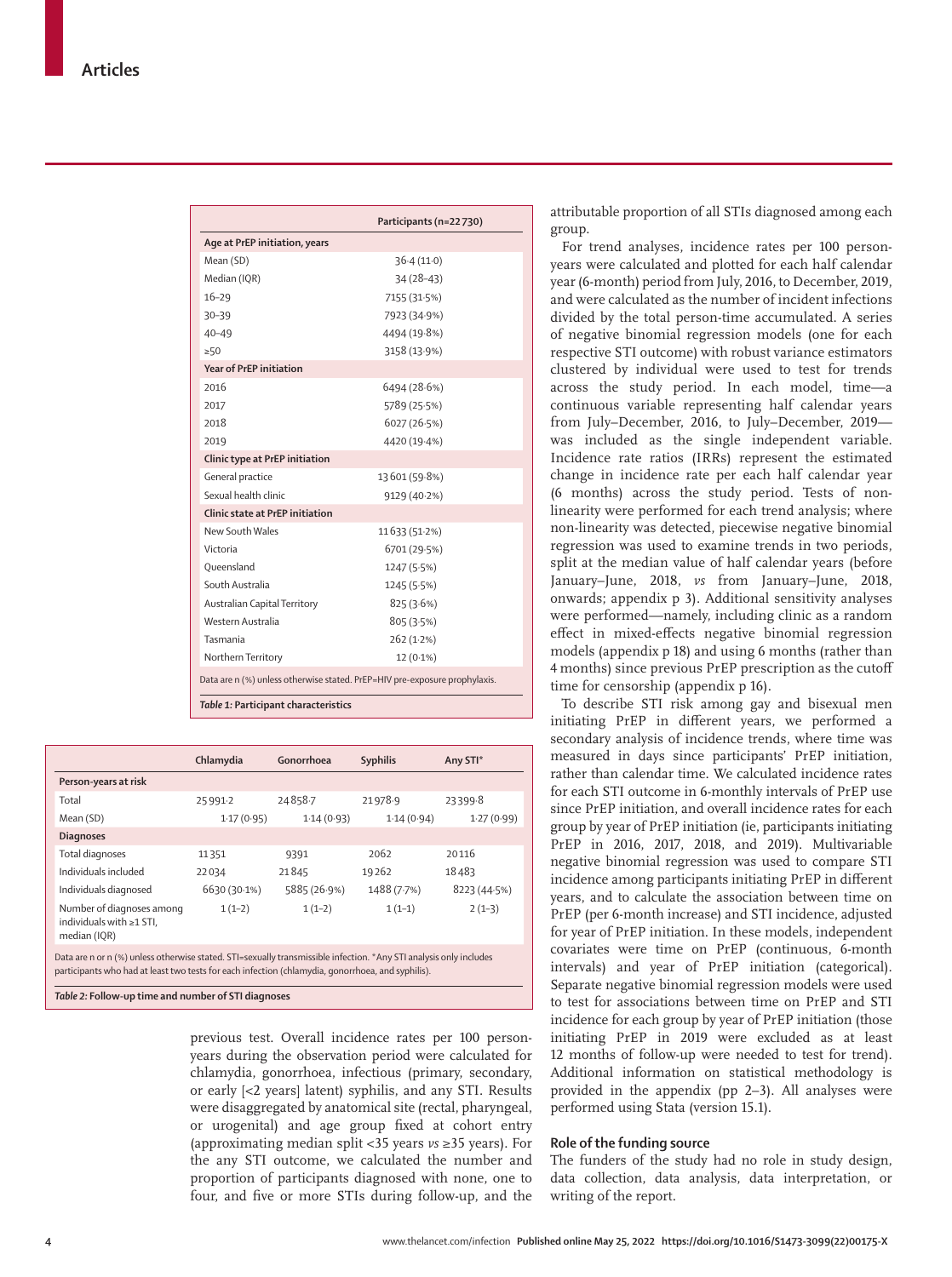|                     | <b>Individuals</b><br>included | Person-years at risk | <b>Diagnoses</b> | Incidence rate per<br>100 person-years (95% CI) | IRR* (95% CI)                    | p value  |
|---------------------|--------------------------------|----------------------|------------------|-------------------------------------------------|----------------------------------|----------|
| Chlamydia           |                                |                      |                  |                                                 |                                  |          |
| Total               | 22034                          | 25991-2              | 11351            | $43.7(42.9 - 44.5)$                             | 0.98 (0.97-0.99) †               | 0.0031   |
| Rectal              | 21121                          | 25251.0              | 8449             | $33.5(32.8-34.2)$                               | $0.99(0.98 - 0.99)$ <sup>+</sup> | 0.049    |
| Urogenital          | 21001                          | 25064.9              | 3116             | $12.4(12.0-12.9)$                               | $0.99(0.97 - 1.01)$              | 0.22     |
| Pharyngeal          | 19921                          | 24153-7              | 982              | $4.1(3.8-4.3)$                                  | $0.96(0.93 - 1.00)$              | 0.030    |
| Age <35 years       | 12103                          | 12753.0              | 6372             | $50.0(48.8 - 51.2)$                             | 0.99 (0.98-1.01) <sup>+</sup>    | 0.44     |
| Age $\geq$ 35 years | 9931                           | 13238.2              | 4979             | $37.6(36.6 - 38.7)$                             | $0.97(0.96 - 0.99)$              | 0.0003   |
| Gonorrhoea          |                                |                      |                  |                                                 |                                  |          |
| Total               | 21845                          | 24858.7              | 9391             | $37.8(37.0 - 38.5)$                             | $0.97(0.96 - 0.98)$ <sup>+</sup> | < 0.0001 |
| Rectal              | 20984                          | 24184-2              | 5420             | $22.4(21.8-23.0)$                               | 0.98 (0.96-0.99) †               | 0.0030   |
| Urogenital          | 19467                          | 22 9 0 9 - 4         | 1569             | $6.8(6.5-7.2)$                                  | $0.97(0.94 - 1.00)$              | 0.079    |
| Pharyngeal          | 21261                          | 24399.7              | 5126             | $21.0(20.4 - 21.6)$                             | 0.97 (0.96-0.99) <sup>+</sup>    | 0.0015   |
| Age <35 years       | 11958                          | 12305.8              | 5691             | $46.2(45.1 - 47.5)$                             | 0.98 (0.97-1.00) <sup>+</sup>    | 0.045    |
| Age $\geq$ 35 years | 9887                           | 12552.9              | 3700             | 29.5 (28.5-30.4)                                | $0.96(0.94 - 0.98)$              | < 0.0001 |
| Syphilis            |                                |                      |                  |                                                 |                                  |          |
| Total               | 19262                          | 21978.9              | 2062             | $9.4(9.0-9.8)$                                  | $1.08(1.05 - 1.10)$ <sup>†</sup> | < 0.0001 |
| Age <35 years       | 10544                          | 10897-1              | 1008             | $9.3(8.7-9.8)$                                  | $1.09(1.05 - 1.13)$              | < 0.0001 |
| Age $\geq$ 35 years | 8718                           | 110818               | 1054             | $9.5(9.0-10.1)$                                 | $1.06(1.03 - 1.10)$ <sup>†</sup> | 0.0004   |
| Any STI‡            |                                |                      |                  |                                                 |                                  |          |
| Total               | 18483                          | 23399.8              | 20116            | $86.0(84.8 - 87.2)$                             | $0.99(0.99 - 1.00)$              | 0.17     |
| Age <35 years       | 10173                          | 11642.2              | 11612            | 99.7 (97.9-101.6)                               | $1.00(0.99 - 1.01)$              | 0.91     |
| Age ≥35 years       | 8310                           | 11757.5              | 8504             | 72.3 (70.8-73.9)                                | $0.99(0.97 - 1.00)$              | 0.036    |
|                     |                                |                      |                  |                                                 |                                  |          |

Data are n unless otherwise stated. IRR=incidence rate ratio. STI=sexually transmissible infection. \*Estimated change per half calendar year (6-month period) from

July–December, 2016, to July–December, 2019; half calendar year included as continuous variable in negative binomial model.†Non-linearity detected, piecewise negative binomial regression performed (reported in appendix p 13). ‡Any STI analysis only includes participants who had at least two tests for each infection (chlamydia, gonorrhoea, and syphilis).

*Table 3:* **Incidence rates and trend estimates**

# **Results**

22 730 men were included in the analyses (table 1). A total of 160 778 chlamydia tests, 155 861 gonorrhoea tests, and 120 875 syphilis tests were done during the observation period. The median time between tests was 84 days (IQR 55–104) for chlamydia tests, 84 days (54–104) for gonorrhoea tests, and 90 days (70–108) for syphilis tests (appendix pp 6–7).

During the observation period, 11 351 chlamydia infections were diagnosed in 6630 (30·1%) of 22 034 men over 25 991·2 person-years of PrEP use (table 2). The overall incidence rate of chlamydia was 43·7 cases (95% CI 42·9–44·5) per 100 person-years (table 3). 9391 gonorrhoea infections were diagnosed in 5885 (26·9%) of 21 845 men over 24 858·7 person-years of PrEP use (table 2). The overall incidence rate of gonorrhoea was 37·8 cases (95% CI 37·0–38·5) per 100 person-years (table 3). 2062 syphilis infections were diagnosed in 1488 (7·7%) of 19 262 men over 21 978·9 person-years of PrEP use (table 2). The overall incidence rate of syphilis was 9·4 cases (95% CI 9·0–9·8) per 100 person-years (table 3).

Among the 18 483 individuals who contributed to the any STI outcome determination, there were 20 116 diagnoses of any STI over 23 399·8 person-years (mean follow-up  $1.27$  years  $[SD \ 0.99]$ ; table 2); participants who initiated PrEP in 2016 were followed-up for a mean of 2·3 years (SD 1·2; median 2·4 years, IQR 1·0–3·2). 8223 (44·5%) of 18483 men were diagnosed with any STI during the observation period; the median number of STI diagnoses per individual was two (IQR 1–3), and 1049 (5·7%) men were diagnosed with five or more STIs, which accounted for 7256 (36·1%) of 20116 infections diagnosed (figure 1, appendix p 12).

Chlamydia incidence decreased from 48·7 cases per 100 person-years in July–December, 2016, to 42·0 cases per 100 person-years in July–December, 2019 (IRR 0·98, 95% CI 0·97–0·99; p=0·0031; figure 2, table 3). However, the decline was non-linear, with the greatest decline during the first 18 months of observation; chlamydia incidence reached 42·7 cases per 100 person-years in July–December, 2017, and remained relatively stable thereafter. Gonorrhoea incidence decreased from 45·5 cases per 100 person-years in July–December, 2016, to 37·2 cases per 100 person-years in July–December, 2019 (IRR 0·97, 95% CI 0·96–0·98; p<0·0001). Similar to chlamydia, the decline was non-linear, with the greatest decline during the first 18 months of observation; gonorrhoea incidence fell to 38·7 cases per 100 personyears in July–December, 2018, and remained relatively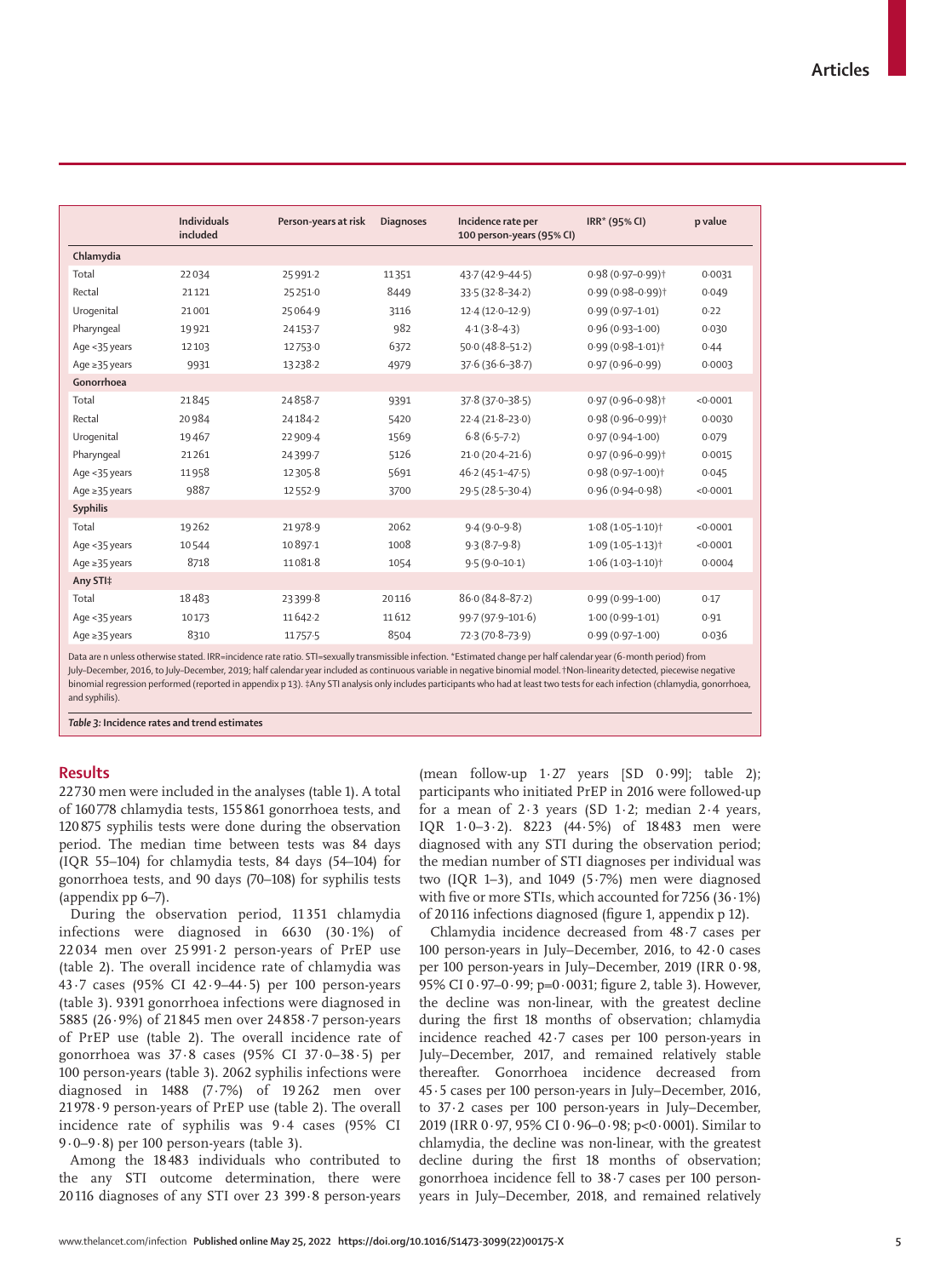stable thereafter. Infectious syphilis incidence increased during the observation period, from 6·2 cases per 100 person-years in July–December, 2016, to 9·8 cases per 100 person-years in July–December, 2019 (IRR 1·08, 95% CI  $1.05-1.10$ ; p<0.0001); the increase in syphilis



*Figure 1:***Number of STI diagnoses per participant during PrEP use and distribution of all STI diagnoses**

PrEP=HIV pre-exposure prophylaxis. STI=sexually transmissible infection.

incidence was greatest during the first 18 months of observation (1·25, 1·08–1·49; p<0·0001; figure 2, table 3).

In secondary analysis of incidence trends measured in days since PrEP initiation, chlamydia incidence did not change with increased time on PrEP (IRR for estimated change per 6 months of PrEP use 1·01, 95% CI 1·00–1·02;  $p=0.098$ ). After adjusting for year of PrEP initiation, time on PrEP was not associated with chlamydia incidence (adjusted IRR 0·99, 0·98–1·00; p=0·14; figure 3, table 4). Gonorrhoea incidence did not change with increased time on PrEP (IRR 1·00, 0·99–1·01;  $p=0.99$ ). After adjusting for year of PrEP initiation, longer time on PrEP (each additional 6 months) was associated with a slight decrease in gonorrhoea incidence (adjusted IRR 0·98, 0·97–0·99; p=0·0016). Each additional 6 months of PrEP use was associated with a modest increase in syphilis incidence (IRR 1·08, 1.06–1.11;  $p<0.0001$ ). After adjusting for year of PrEP initiation, longer time on PrEP was still associated with an increase in syphilis incidence (adjusted IRR 1·08, 1·05–1·11; p<0·0001; figure 3, table 4).

In the secondary analysis of incidence trends disaggregated by year of PrEP initiation, time on PrEP was only associated with a decrease in gonorrhoea incidence in participants who initiated PrEP in 2016, and an increase in syphilis incidence among those who initiated PrEP in 2016 and 2017 (appendix p 15). Extending the censorship cutoff for PrEP use to 6 months since the previous prescription led to slightly decreased



*Figure 2:* **STI incidence rates by calendar half year, from July–December, 2016, to July–December, 2019** Error bars represent 95% CIs. Bars represent person-years of follow-up accrued in each period (right axis). Trends disaggregated by age group are shown in the appendix (p 10). STI=sexually transmissible infection.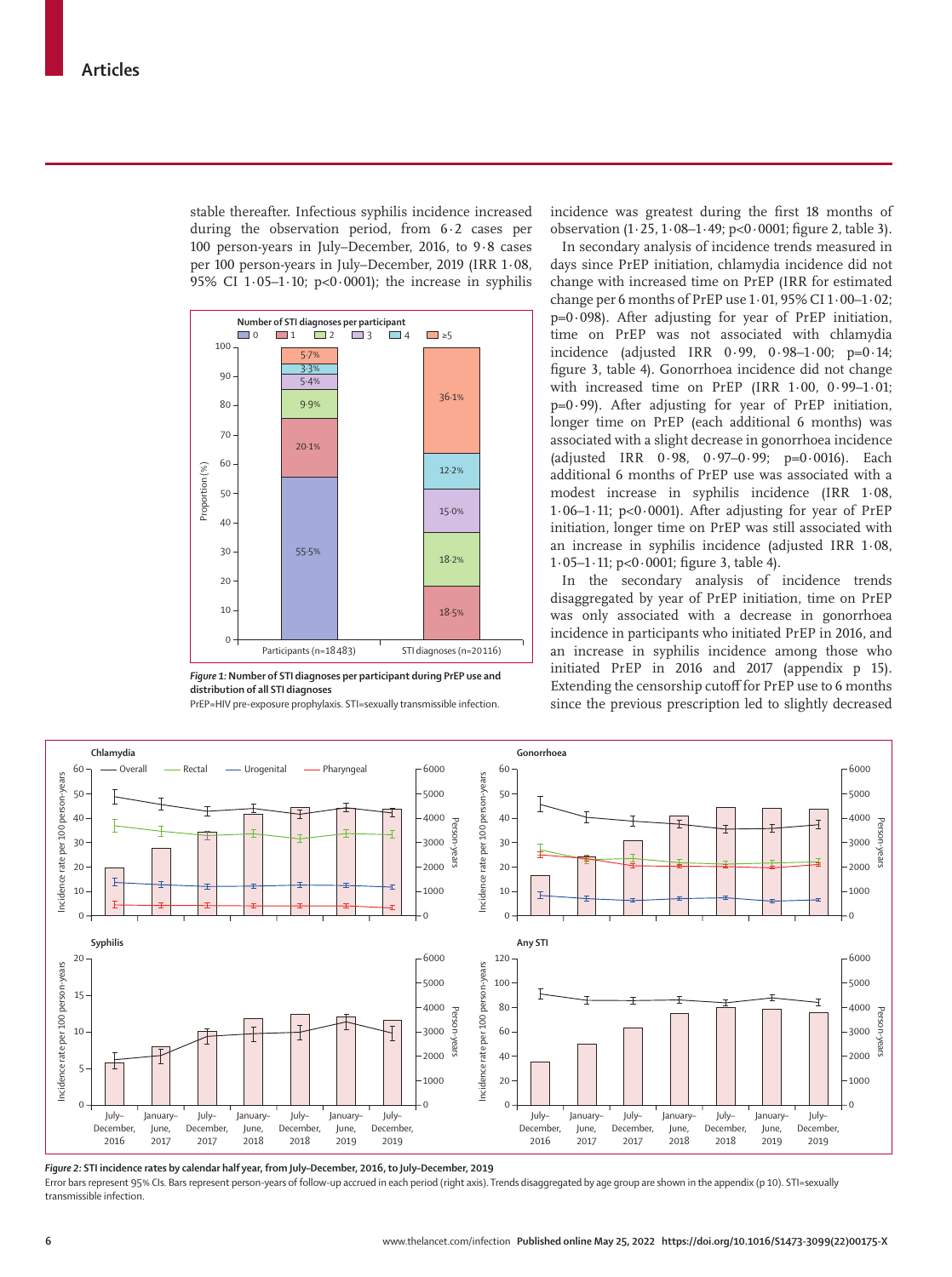

*Figure 3:* **6-monthly STI incidence rates, by time since PrEP initiation and by year of PrEP initiation**

Error bars represent 95% CIs. Bars represent person-years of follow-up accrued in each period (right axis). Incidence trends aggregated for all gay and bisexual men using PrEP are shown in the appendix (p 11). STI=sexually transmissible infection. PrEP=HIV pre-exposure prophylaxis.

overall incidence rate estimates for each outcome (appendix pp 16–17); however, the trends were similar to those in the primary analysis.

# **Discussion**

To our knowledge, this is the largest cohort of gay and bisexual men using PrEP in which STI incidence rate estimates have been reported internationally. The large sample size in this study provided high precision in our estimates and statistical power to detect relatively small changes over time; significant trends should be interpreted with this in mind. Our analysis suggests that chlamydia and gonorrhoea incidence were high among gay and bisexual men using PrEP, particularly in the early months of nationwide PrEP implementation. Chlamydia and gonorrhoea incidence slightly declined in the years following broad access to PrEP in Australia, and seemed to stabilise later on in the study period. By contrast with chlamydia and gonorrhoea, syphilis incidence continued to increase among gay and bisexual men using PrEP during the study period. Approximately half (8223 [44 · 5%] of 18483) of all participants using PrEP were diagnosed with any STI during the study period, and 5·7% of participants were diagnosed with five or more STIs, which accounted for more than one-third of all infections diagnosed. These data represent real-world, populationlevel incidence estimates of bacterial STIs following high and prolonged uptake of PrEP among gay and bisexual men and reinforce that gay and bisexual men using PrEP are a priority population for bacterial STIs.

There are several possible reasons for the observed trends showing a decline then stabilisation in the incidence of chlamydia and gonorrhoea. Changes in the cohort population over time, driven by the observed lower prospective STI risk of people initiating PrEP in later years, are likely to have influenced the incidence trends. The criteria for prescribing PrEP evolved during our observation period, with early PrEP demonstration studies requiring specific risk-based criteria to be met for enrolment, and less stringent criteria used for prescribing following the listing of PrEP on the Pharmaceutical Benefits Scheme in 2018. It is also possible that the high testing frequency among people using PrEP in Australia is affecting STI transmission through greater detection and shorter infection duration. The median time between tests for all STIs in our cohort closely reflected the recommended 3-monthly interval for STI testing among people using PrEP,<sup>15</sup> with 90% of all chlamydia and gonorrhoea tests occurring within 162 days of the previous test and 90% of all syphilis tests occurring within 174 days of the previous test. However, the effects of maintaining high STI testing rates on the incidence of STIs among people using PrEP are complex and multifaceted. Increased screening for STIs leads to greater likelihood of detecting an infection earlier, and therefore increases the rate of diagnosis and treatment of asymptomatic STIs among people using PrEP. More timely detection and treatment of bacterial STIs shortens the duration of infection, reducing the number of onward transmissions. However, shorter duration of infection, in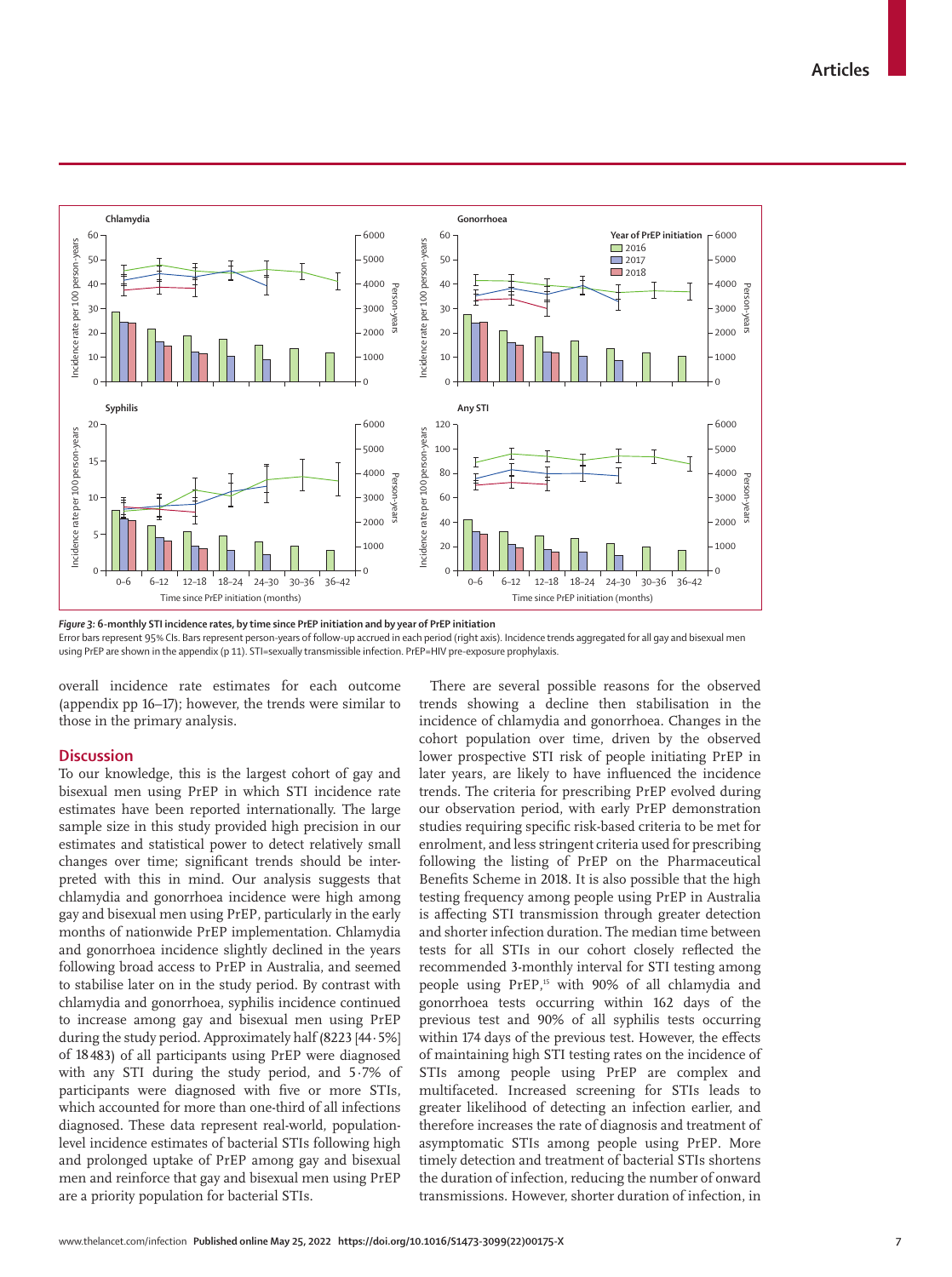|                 | <b>Diagnoses</b> | Person-years<br>at risk | Incidence rate per 100<br>person-years (95% CI) | <b>Unadjusted IRR</b><br>(95% CI) | Unadjusted<br>p value | <b>Adjusted IRR</b><br>(95% CI) | Adjusted<br>p value |
|-----------------|------------------|-------------------------|-------------------------------------------------|-----------------------------------|-----------------------|---------------------------------|---------------------|
| Chlamydia       |                  |                         |                                                 |                                   |                       |                                 |                     |
| Year            |                  |                         |                                                 |                                   |                       |                                 |                     |
| 2016            | 5749             | 12688.9                 | $45.3(44.2 - 46.5)$                             | $1$ (ref)                         | $\ddotsc$             | 1(ref)                          | $\ddotsc$           |
| 2017            | 3089             | 7236.0                  | $42.7(41.2 - 44.2)$                             | $0.94(0.89 - 0.99)$               | 0.031                 | $0.93(0.88 - 0.99)$             | 0.016               |
| 2018            | 1921             | 5052.7                  | 38.0 (36.4-39.8)                                | $0.84(0.79 - 0.89)$               | < 0.0001              | $0.83(0.78 - 0.88)$             | < 0.0001            |
| 2019            | 652              | 1693.8                  | $38.5(35.6 - 41.6)$                             | $0.85(0.78 - 0.93)$               | 0.0002                | $0.83(0.76 - 0.91)$             | < 0.0001            |
| Time on PrEP*   |                  |                         |                                                 | $1.01(1.00-1.02)$                 | 0.098                 | $0.99(0.98 - 1.00)$             | 0.14                |
| Gonorrhoea      |                  |                         |                                                 |                                   |                       |                                 |                     |
| Year            |                  |                         |                                                 |                                   |                       |                                 |                     |
| 2016            | 4693             | 11942-3                 | $39.3(38.2 - 40.4)$                             | $1$ (ref)                         | $\ddots$              | 1(ref)                          |                     |
| 2017            | 2592             | 7138.5                  | 36-3 (34-9-37-7)                                | $0.92(0.86 - 0.98)$               | 0.011                 | $0.90(0.85 - 0.96)$             | 0.0020              |
| 2018            | 1667             | 5076.2                  | $32.8(31.3 - 34.5)$                             | $0.83(0.78 - 0.89)$               | < 0.0001              | $0.80(0.75 - 0.86)$             | < 0.0001            |
| 2019            | 562              | 1692.6                  | 33-2 (30-6-36-1)                                | $0.84(0.77-0.93)$                 | 0.0052                | $0.80(0.72 - 0.89)$             | < 0.0001            |
| Time on PrEP*   |                  |                         |                                                 | $1.00(0.99 - 1.01)$               | 0.99                  | $0.98(0.97 - 0.99)$             | 0.0016              |
| <b>Syphilis</b> |                  |                         |                                                 |                                   |                       |                                 |                     |
| Year            |                  |                         |                                                 |                                   |                       |                                 |                     |
| 2016            | 1080             | 10514.2                 | $10.3(9.7-10.9)$                                | $1$ (ref)                         | $\ddotsc$             | 1(ref)                          | $\ldots$            |
| 2017            | 572              | 6110.7                  | $9.4(8.6-10.2)$                                 | $0.91(0.78 - 1.06)$               | 0.23                  | $0.98(0.84 - 1.14)$             | 0.80                |
| 2018            | 360              | 4230.6                  | $8.5(7.7-9.4)$                                  | $0.83(0.71 - 0.97)$               | 0.016                 | $0.94(0.81 - 1.11)$             | 0.48                |
| 2019            | 104              | 1312.9                  | $7.9(6.5-9.6)$                                  | $0.77(0.62 - 0.96)$               | 0.020                 | $0.93(0.74 - 1.17)$             | 0.53                |
| Time on PrEP*   |                  |                         |                                                 | $1.08(1.06 - 1.11)$               | < 0.0001              | $1.08(1.05 - 1.11)$             | < 0.0001            |
| Any STI+        |                  |                         |                                                 |                                   |                       |                                 |                     |
| Year            |                  |                         |                                                 |                                   |                       |                                 |                     |
| 2016            | 8722             | 9459.5                  | 92-2 (90-3-94-2)                                | 1(ref)                            | $\ldots$              | $1$ (ref)                       |                     |
| 2017            | 4087             | 5041.3                  | $81.1(78.6 - 83.6)$                             | $0.88(0.83 - 0.93)$               | < 0.0001              | $0.88(0.83 - 0.93)$             | < 0.0001            |
| 2018            | 2345             | 3224.3                  | 72.7 (69.8-75.7)                                | $0.79(0.74 - 0.84)$               | < 0.0001              | $0.80(0.75 - 0.85)$             | < 0.0001            |
| 2019            | 708              | 975.3                   | $72.6(67.4 - 78.1)$                             | $0.79(0.72 - 0.86)$               | < 0.0001              | $0.80(0.73 - 0.87)$             | < 0.0001            |
| Time on PrEP*   |                  |                         |                                                 | $1.03(1.02 - 1.04)$               | < 0.0001              | $1.00(0.99 - 1.02)$             | 0.34                |

Data are n unless otherwise stated. For individuals initiating PrEP in 2016, 2017, 2018, and 2019, analyses included 42 months, 30 months, 18 months, and 6 months of PrEP use, respectively. No non-linearity in IRRs was detected (appendix pp 13–14). STI=sexually transmissible infection. PrEP=HIV pre-exposure prophylaxis. IRR=incidence rate ratio. \*Estimated change per 6 months of PrEP use, included as continuous variable in negative binomial model. †Any STI analysis only includes participants who had at least two tests for each infection (chlamydia, gonorrhoea, and syphilis).

*Table 4:* **Negative binomial regression models for STI incidence by year of PrEP initiation and time on PrEP**

turn, means individuals become susceptible to new infections faster.

In addition to the effects of increased testing, PrEP rollout is likely to have contributed to substantial changes in both the size and constituents of sexual networks among gay and bisexual men. Data suggest that gay and bisexual men using PrEP are more likely to have condomless sex with other people using PrEP compared with gay and bisexual men not using PrEP.<sup>16</sup> Given the relatively small number of people using PrEP in Australia in 2016, high rates of chlamydia and gonorrhoea in the first year of PrEP roll-out might reflect a high rate of homogenous mixing within relatively small sexual networks of early adopters of PrEP who had a high baseline risk for STIs. As PrEP use expanded in 2017 and 2018, sexual networks are likely to have also expanded, leading to more disassortative mixing between early adopters of PrEP with higher risk and individuals with lower risk who initiated PrEP in later years, leading to a diffusion of STIs among a wider network. This heterogeneous mixing between early adopters and later adopters of PrEP might partly explain the observed chlamydia and gonorrhoea incidence declines in gay and bisexual men using PrEP, and the declines in gonorrhoea incidence among participants who initiated PrEP in 2016 in our subgroup analysis by time on PrEP.

The divergent steady increase in syphilis incidence might also have emerged as a result of changing sexual networks, in this case due to the increasing likelihood of HIV serodiscordant sex. Routinely collected biobehavioural data from gay and bisexual men in Australia show decreases in serosorting among both HIV-negative gay and bisexual men and gay and bisexual men living with HIV during our study period.<sup>17</sup> Increases in serodiscordant sex might have had a greater effect on syphilis transmission, given that syphilis diagnoses in Australia were much higher among gay and bisexual men living with HIV than among HIV-negative gay and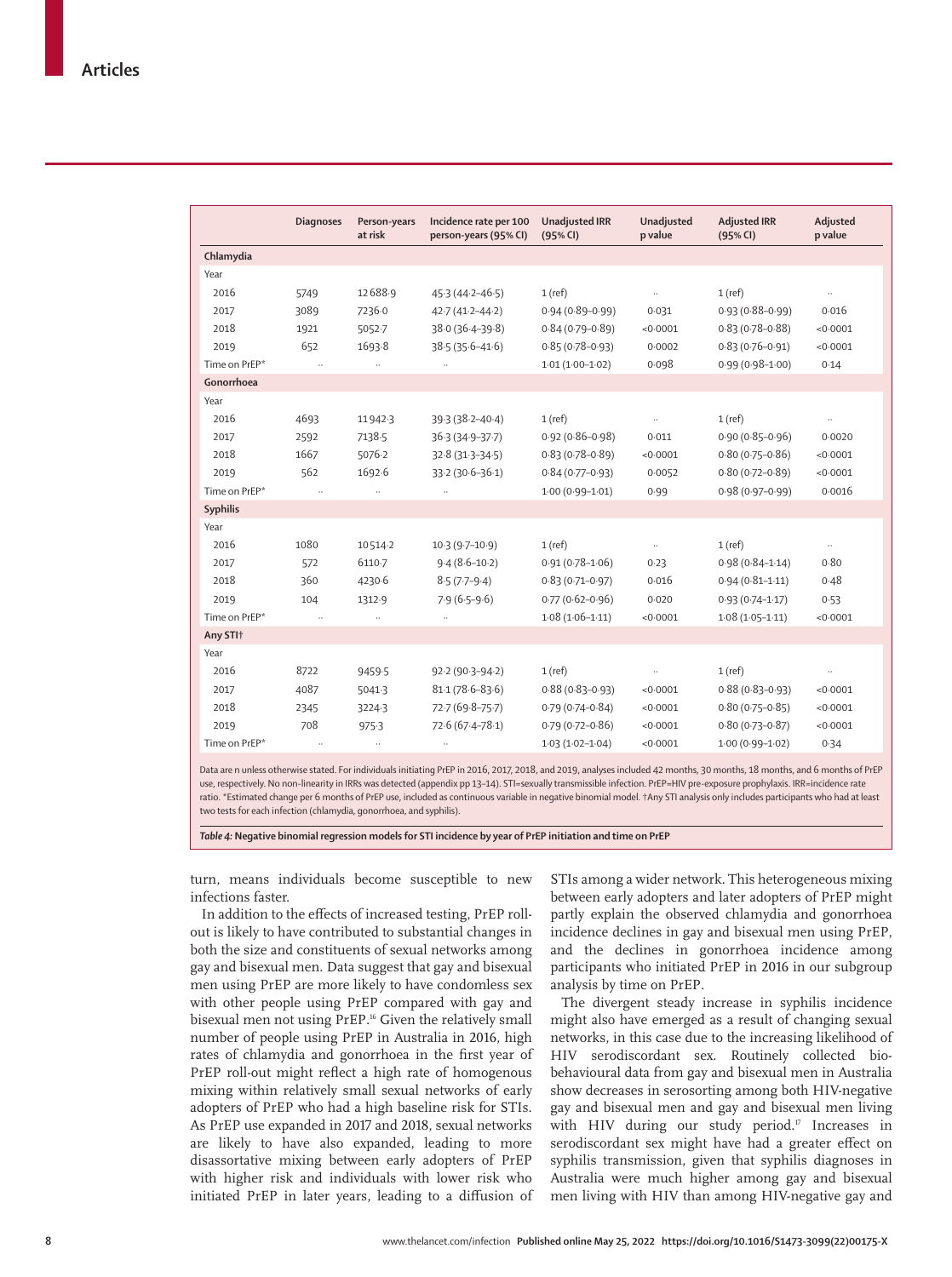bisexual men during our study period.18 An Australian survey conducted in 2018 showed that 48% of gay and bisexual men using PrEP reported being comfortable having condomless sex with gay and bisexual men living with HIV who had an undetectable viral load, compared with only 6% of gay and bisexual men not using PrEP. However, 78% of gay and bisexual men using PrEP reported being comfortable having condomless sex with other people using PrEP.16 These data suggest that, among gay and bisexual men using PrEP, comfort in having condomless sex with gay and bisexual men living with HIV might have evolved slower than comfort in having condomless sex with other gay and bisexual men using PrEP, potentially explaining the gradual increase in syphilis incidence among gay and bisexual men using PrEP in the years after PrEP implementation, compared with relatively stable trends in chlamydia and gonorrhoea incidence. Separate analysis of data from the ACCESS network suggests that there has been an increase in syphilis incidence among gay and bisexual men living with HIV from 2017 onwards.<sup>19</sup>

In addition to high-frequency STI testing, other interventions are required to drive down gonorrhoea and chlamydia incidence and to curtail the rise in syphilis incidence among gay and bisexual men using PrEP. As with previously reported data from gay and bisexual men using PrEP in Victoria, Australia,<sup>5</sup> our data suggest that STI diagnoses remain highly skewed, with about 6% of individuals accounting for more than one-third (36%) of all STIs diagnoses. Gay and bisexual men who have repeat and concurrent STIs might be prime candidates for novel biomedical prevention strategies. There is growing interest in Australia in the use of doxycycline prophylaxis for the prevention of STIs, with a study published in 2019 showing that 9·9% (95% CI 8·1–11·8) of people using PrEP attending a large sexual health centre in Melbourne reported using doxycycline prophylaxis in the previous month.<sup>20</sup> Daily and eventdriven doxycycline use have been shown to reduce rates of chlamydia and syphilis incidence,<sup>21,22</sup> and although it is not currently approved or recommended for STI prophylaxis in Australia, doctors can prescribe doxycycline off-label. A large study of doxycycline for the prevention of syphilis is ongoing in Australia.<sup>23</sup> In addition, there are future prospects for vaccines for bacterial STIs, including an ongoing randomised controlled trial of a meningococcal B vaccine (Bexsero) for gonorrhoea prevention.<sup>24</sup> In addition to novel biomedical prevention strategies, new models of partner notification (including community-led or peer-led models) and testing (self-testing or home-based testing) might be highly acceptable among people using PrEP and be effective in reducing STI transmission.

Our findings have implications for other countries currently implementing or planning to implement PrEP programmes at scale. These data show that incorporating a PrEP programme into existing clinical services and achieving high (3-monthly) STI testing rates can be accomplished. In this context, PrEP implementation reduces HIV diagnoses,<sup>1</sup> leading to cost-benefits in the long-term, and our analyses suggest that concerns around exponentially increasing rates of STI transmission following wide-scale PrEP implementation have not materialised in gay and bisexual men in Australia. Instances of stigma and hesitancy among practitioners to prescribe PrEP to individuals due to fear of increased STI acquisition risk, especially in the USA,<sup>25</sup> are likely to have hindered progress towards achieving optimal PrEP coverage. Our analysis adds to the body of evidence showing that comprehensive and frequent STI screening of gay and bisexual men using PrEP might have benefits for STI transmission at the population level. Other benefits of PrEP use, including reduced HIV-related anxiety and increased pleasure, $26$  should also be considered.

Our analysis has a number of notable strengths, including the high PrEP coverage and large national cohort size. We estimate that our analyses captured approximately 70% of the 32831 people dispensed publicly funded PrEP in Australia between 2016 and 2019.27 Other strengths of this study include long periods of follow-up with frequent testing, and data linkage between ACCESS clinics, which allowed us to follow individuals who transferred care between clinics involved in ACCESS and reduced loss to follow-up.

Several limitations of our analysis should be noted. First, individuals attending the ACCESS network might not be representative of all gay and bisexual men using PrEP across Australia. However, the included clinical services specialise in the care of gay and bisexual men and are responsible for a large share of HIV treatment,<sup>28</sup> and we captured a large proportion of gay and bisexual men using PrEP in Australia. Second, individuals might have accessed PrEP or STI testing, and therefore been diagnosed with an STI, at a service outside of the ACCESS network. However, given the short intervals between the tests included in this analysis (median 84–90 days), the effect of external testing is likely to have been minimal; individuals were censored from this analysis if they did not return for PrEP within 4 months of the previous prescription. Third, for individuals attending general practice clinics, we relied on an algorithm of rectal swab testing among male patients to infer status of gay and bisexual men, which might have misclassified some patients. Fourth, we were not able to definitively define periods of PrEP use, but rather inferred PrEP use on the basis of the date of the most recent prescription. It is possible that some gay and bisexual men received their PrEP prescription but did not initiate PrEP, or were using PrEP intermittently. By including participants in our analyses until 4 months after their previous PrEP prescription, we believe we have captured a period of follow-up that is likely to reflect STI risk during PrEP use. Routinely collected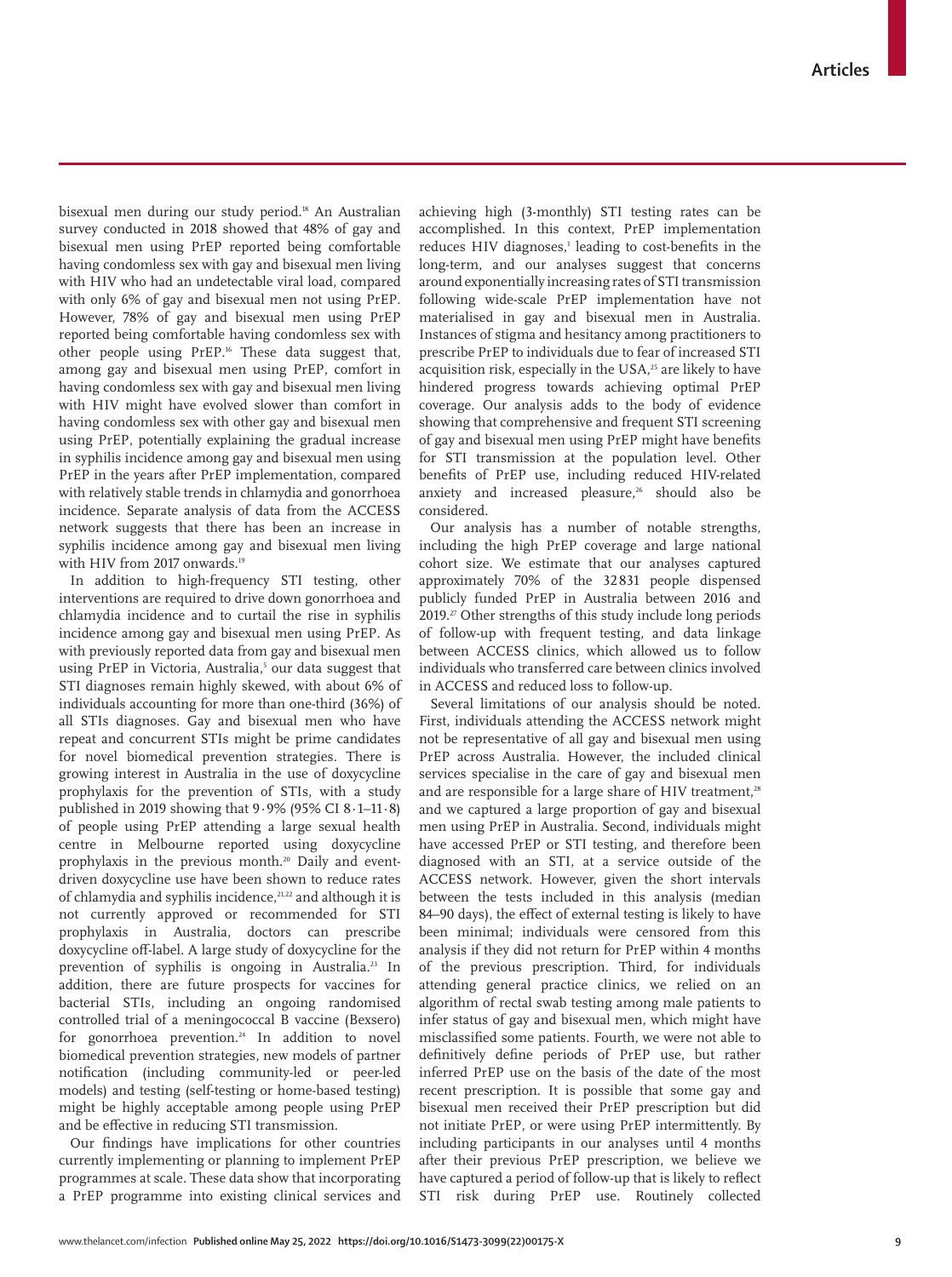biobehavioural surveillance data suggest that eventdriven PrEP use was low among Australian gay and bisexual men during our study period, with less than 10% of men using PrEP reporting non-daily use in 2019 and even fewer in earlier years.<sup>29</sup> Fifth, as the majority of these data were extracted from general practice clinics providing routine PrEP care, and as behavioural data are not routinely collected at these clinics, we were not able to include individual-level behavioural data or data on symptoms in our analyses. Finally, as only clinical testing data were extracted, and not data on STI treatments prescribed to participants, it could not be ensured that every STI was treated effectively and that all positive diagnoses were incident infections. However, the clinics included in this study are highly experienced in managing STIs and followed standard STI treatment guidelines. Australian STI testing guidelines for gay and bisexual men using PrEP did not change during the study period.

In this analysis of gay and bisexual men using PrEP in Australia, chlamydia and gonorrhoea incidence were highest during the first 18 months of PrEP implementation, and stabilised at slightly reduced incidence thereafter. The observed trends in STI incidence were influenced by lower prospective STI risk among gay and bisexual men initiating PrEP in later years after nationwide implementation, as well as slight declines in individual rates of some STIs following prolonged PrEP use and frequent STI testing. Although frequent testing of people using PrEP might be beneficial for populationlevel incidence of some STIs, changes in sexual networks of gay and bisexual men might be contributing to elevated STI incidence among some gay and bisexual men who use PrEP, and additional interventions aimed at interrupting transmission might be required to reduce STI transmission.

#### **Contributors**

MWT conceived the analysis. MWT, RG, and MAS contributed substantially to study conception, study design, and analysis and interpretation of the data. MWT, JA, and PP curated the data. MWT did the formal data analysis. HM provided methodological support. RG, JA, AC, BD, MEH, and MAS coordinated the ACCESS study and were responsible for acquisition of funding. EJW, MEH, and MAS provided academic supervision. CKF, EPFC, AM, RF, CB, LO, LM, and DR are ACCESS clinic investigators and contributed to data acquisition. MWT, JA, and MAS had full access to all the data in the study and verified the data. MWT led the manuscript preparation. All authors read and revised the manuscript critically for important intellectual content and approved the final version of the manuscript for publication.

### **Declaration of interests**

MWT reports speakers' honoraria and investigator-initiated research grants from Gilead Sciences. RG reports research support funding from Gilead Sciences. CB reports honoraria from Gilead Sciences. EJW is the chair of the COVID-19 Taskforce of the Australasian Society of HIV, Viral Hepatitis, and Sexual Health Medicine, and reports investigator-initiated research funding from ViiV Healthcare, and consulting and travel fees from Gilead Sciences. AG reports research grants from Sequris and ViiV Healthcare, receipt of study drug from GlaxoSmithKline, and personal fees from Merck Sharp and Dohme. MEH reports investigator-initiated research grants from Gilead Sciences and Abbvie. MAS reports investigator-initiated research grants from Gilead Sciences and Abbvie

and consulting fees from Gilead Sciences. All other authors declare no competing interests.

#### **Data sharing**

Deidentified individual participant data included in this study cannot be shared publicly because of the sensitive nature of participant data anonymously extracted from participating clinical services. Access to deidentified data is available via the Burnet Institute, Melbourne, VIC, Australia, with approval from the Alfred Hospital Human Research Ethics Committee for researchers who meet the criteria for access to confidential data. The ACCESS study protocol has been published previously.

# **Acknowledgments**

ACCESS receives core funding from the Australian Department of Health, with the aim to monitor Australia's progress in the control of blood-borne viruses and sexually transmitted infections. In addition, the Governments of New South Wales, Victoria, Northern Territory, Western Australia, and the Australian Capital Territory provide funding for state-level outcomes. Funding for particular outcomes is also provided by the Blood Borne Viruses & STI Research, Intervention and Strategic Evaluation Program (BRISE), a National Health and Medical Research Council project grant (APP1082336), a National Health and Medical Research Council partnership grant (GNT1092852), and the Prevention Research Support Program, funded by the New South Wales Ministry of Health. The Burnet Institute gratefully acknowledges support from the Victorian Operational Infrastructure Support Program. We acknowledge the contribution of the ACCESS team members and ACCESS advisory committee members who are not co-authors of this Article. We also acknowledge all clinical services participating in ACCESS. The list of ACCESS team members, ACCESS advisory committee members, and participating ACCESS services can be found on the ACCESS website (https://accessproject.org.au). ACCESS is a partnership between the Burnet Institute, Kirby Institute, and National Reference Laboratory.

#### **References**

- 1 Grulich AE, Guy R, Amin J, et al. Population-level effectiveness of rapid, targeted, high-coverage roll-out of HIV pre-exposure prophylaxis in men who have sex with men: the EPIC-NSW prospective cohort study. *Lancet HIV* 2018; **5:** e629–37.
- 2 Traeger MW, Schroeder SE, Wright EJ, et al. Effects of pre-exposure prophylaxis for the prevention of human immunodeficiency virus infection on sexual risk behavior in men who have sex with men: a systematic review and meta-analysis. *Clin Infect Dis* 2018; **67:** 676–86.
- 3 McManus H, Grulich AE, Amin J, et al. Comparison of trends in rates of sexually transmitted infections before *vs* after initiation of HIV preexposure prophylaxis among men who have sex with men. *JAMA Netw Open* 2020; **3:** e2030806.
- 4 Callander D, Mooney-Somers J, Keen P, et al. Australian 'gayborhoods' and 'lesborhoods': a new method for estimating the number and prevalence of adult gay men and lesbian women living in each Australian postcode. *Int J Geogr Inf Sci* 2020; **34:** 2160–76.
- 5 Traeger MW, Cornelisse VJ, Asselin J, et al. Association of HIV preexposure prophylaxis with incidence of sexually transmitted infections among individuals at high risk of HIV infection. *JAMA* 2019; **321:** 1380–90.
- 6 Jenness SM, Weiss KM, Goodreau SM, et al. Incidence of gonorrhea and chlamydia following human immunodeficiency virus preexposure prophylaxis among men who have sex with men: a modeling study. *Clin Infect Dis* 2017; **65:** 712–18.
- Pharaon J, Bauch CT. The impact of pre-exposure prophylaxis for human immunodeficiency virus on gonorrhea prevalence. *Bull Math Biol* 2020; **82:** 85.
- Wilkinson AL, Scott N, Tidhar T, et al. Estimating the syphilis epidemic among gay, bisexual and other men who have sex with men in Australia following changes in HIV care and prevention. *Sex Health* 2019; **16:** 254–62.
- 9 Callander D, Moreira C, El-Hayek C, et al. Monitoring the control of sexually transmissible infections and blood-borne viruses: protocol for the Australian Collaboration for Coordinated Enhanced Sentinel Surveillance (ACCESS). *JMIR Res Protoc* 2018; **7:** e11028.
- 10 Nguyen L, Stoové M, Boyle D, et al. Privacy-preserving record linkage of deidentified records within a public health surveillance system: evaluation study. *J Med Internet Res* 2020; **22:** e16757.